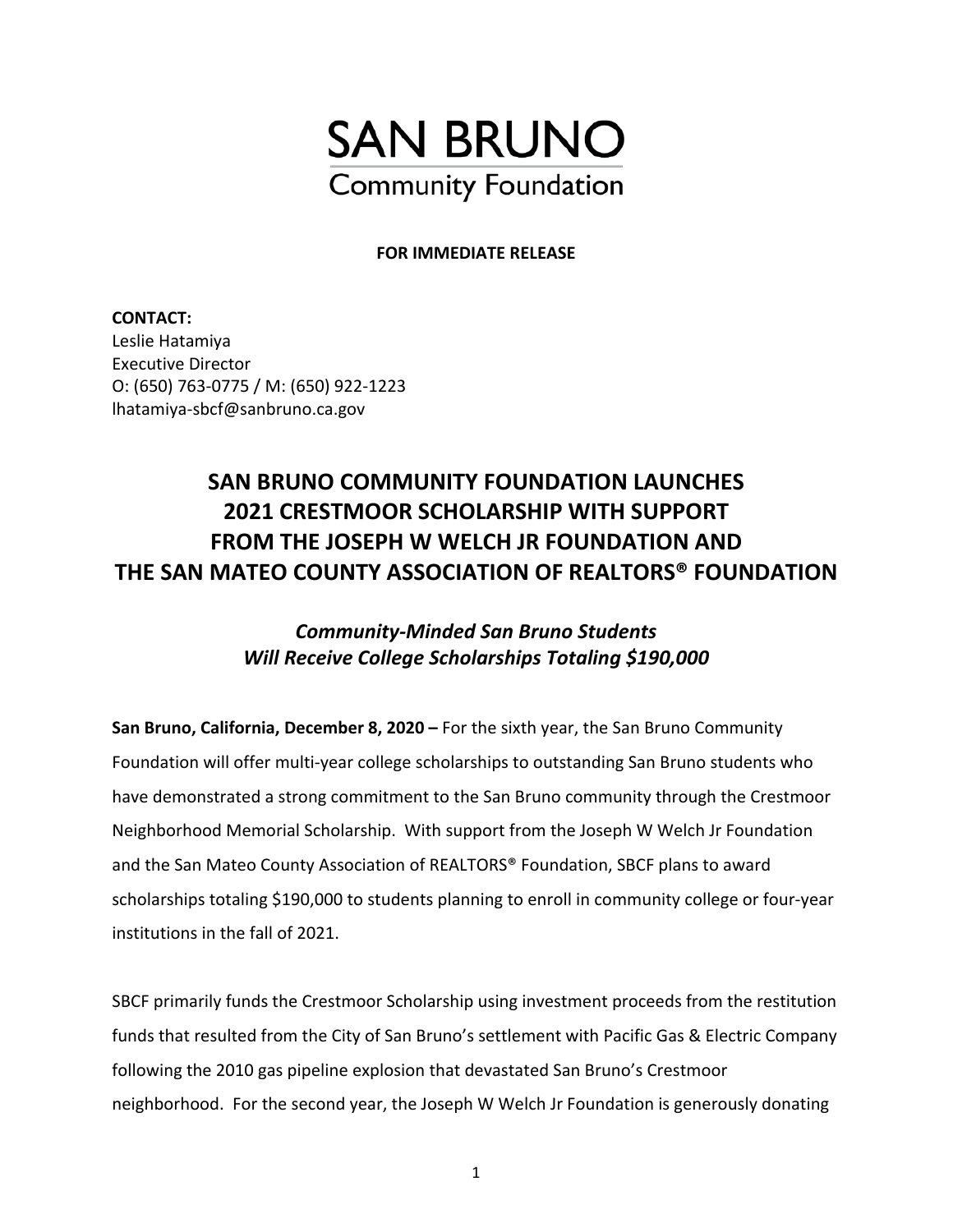\$70,000 to SBCF to support the Crestmoor Scholarship program, while the SAMCAR Foundation is contributing \$7,349 to the program this year. After the 2010 explosion, SAMCAR member Anne Oliva organized a fundraiser that collected supplies for affected families as well as monetary donations, which the SAMCAR Foundation has decided to earmark for the Crestmoor Scholarship.

"The Welch family is proud to partner with the San Bruno Community Foundation to support young people in our community and invest in their education," said Whitney Welch. "So many families are struggling financially as a result of the coronavirus pandemic, and we know the Crestmoor Scholarship will help deserving students pursue their dreams of a college education. We appreciate this opportunity to give back to the community, while also honoring our grandfather, Joseph W. Welch, Jr."

"By supporting the Crestmoor Scholarship, the SAMCAR Foundation is investing in San Bruno students who have been actively engaged in the community," said Alane Gilbrech, Executive Director and Office Manager of the San Mateo County Association of REALTORS®. "Upon the tenth anniversary of the tragic gas pipeline explosion, the SAMCAR Foundation is grateful for this opportunity to give back to the San Bruno community."

The goals of the Crestmoor Scholarship are two-fold: to invest in San Bruno students who have been actively engaged in the community as well as to honor the community members who most directly endured the destruction of the 2010 gas pipeline explosion, especially the eight San Bruno residents who lost their lives in the disaster. The Scholarship Program ensures that the tragedy of September 9, 2010, is not forgotten and that the resiliency, teamwork, leadership, and commitment to community displayed throughout San Bruno in the aftermath of the explosion and fire are honored in the annual recipients of the Scholarship. Since 2016, SBCF has awarded Crestmoor Scholarships totaling \$650,000 to 46 inspiring San Bruno students.

SBCF offers three categories of Crestmoor Scholarships:

2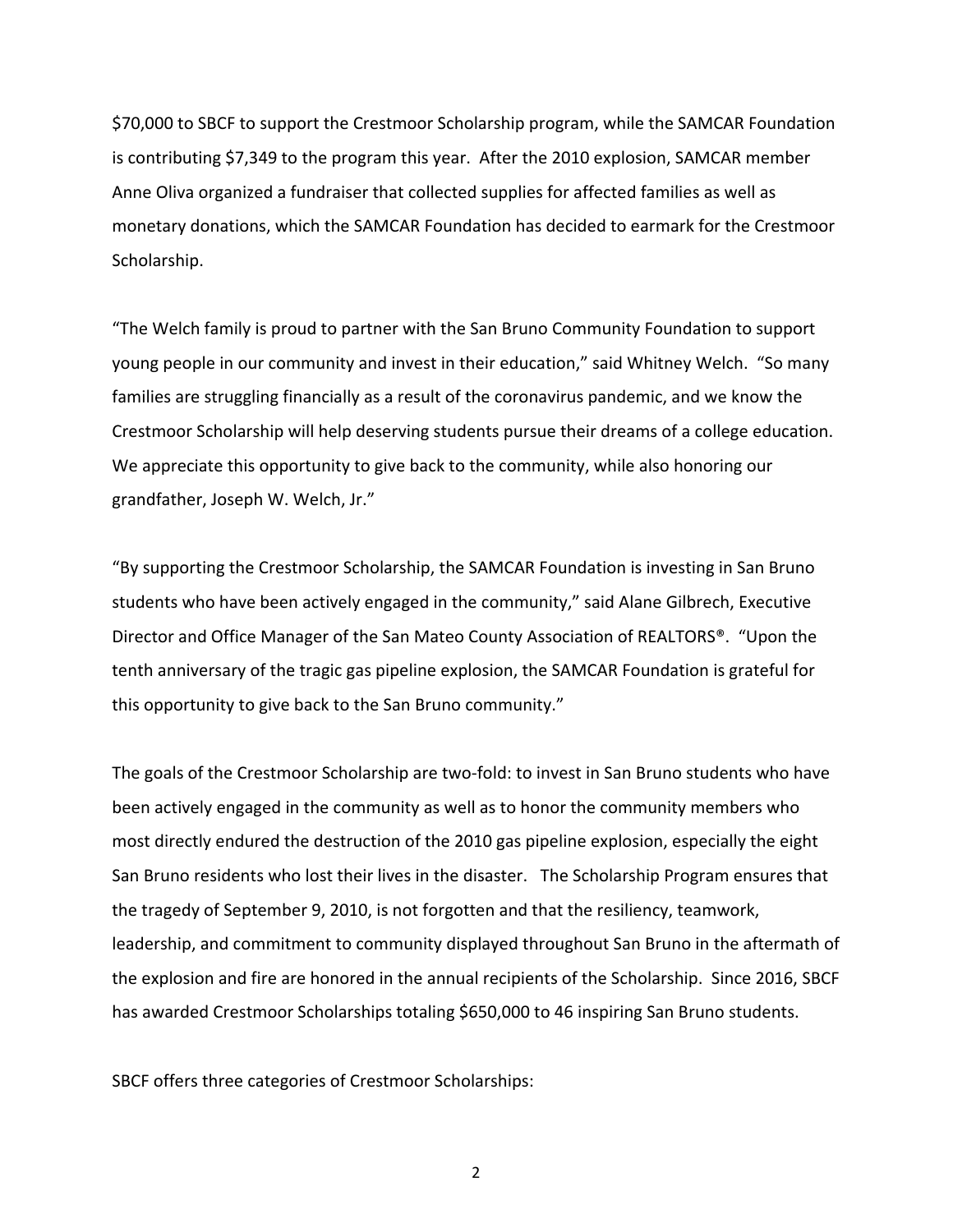- For graduating high school seniors who will enroll at a four-year college or university: \$20,000 scholarship (\$5,000 per year for up to four years)
- For graduating high school seniors who will enroll at a community college: \$5,000 scholarship (\$2,500 per year for up to two years)
- For community college students transferring to a four-year college or university: \$10,000 scholarship (\$5,000 per year for up to two years)

Applicants must currently live in San Bruno or attend a high school or community college located in San Bruno.

The Scholarship Program seeks applicants who, first and foremost, demonstrate deep engagement and involvement in the San Bruno community through exemplary leadership, teamwork, and collaboration. An applicant's financial need, academic record, and extracurricular activities will also be considered in the selection process.

"The Crestmoor Scholarship continues to serve as a living tribute to the Crestmoor neighborhood and the community members who suffered through that devastating explosion ten years ago," said Emily Roberts, the Foundation's President. "With donations from the Joseph W Welch Jr Foundation and the SAMCAR Foundation, we will continue to help engaged San Bruno students obtain a college education, and we appreciate both foundations' generous support in this effort."

San Bruno students can apply for the Crestmoor Scholarship through an online application, which is posted at www.sbcf.org. The Scholarship deadline is Tuesday, March 2, 2021, at 5:00 p.m. SBCF will recognize the 2021 Crestmoor Scholars at its June 2, 2021, Board meeting.